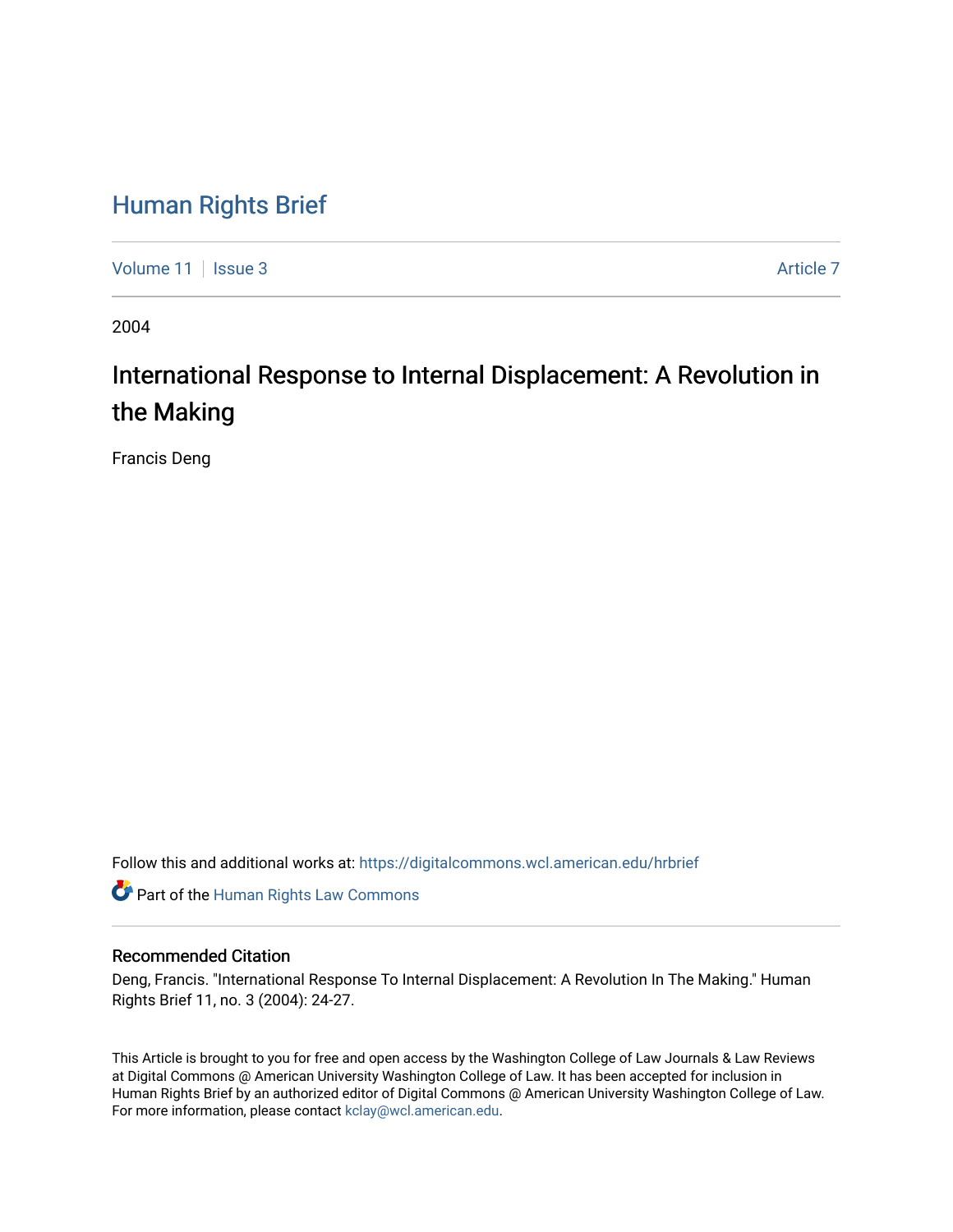# International Response To Internal Displacement: A Revolution In The Making *by Francis Deng* Deng: International Response to Internal Displacement: A Revolution in

E ARE ALL FAMILIAR WITH THE IMAGE. A line of tired people drag their possessions down a road that might be anywhere in the world. They are mostly women and children with a look of desperation in their eyes and a long journ tired people drag their possessions down a road that might be anywhere in the world. They are mostly women and children with a look of desperation in driven from their homes by war, human rights abuses, persecution and violence. They lack effective protection from their own governments and frequently look to international assistance to meet their basic needs. In a word, one might suppose, they are refugees. Increasingly, however, this image describes persons in a situation very different from refugees, both in terms of legal status and international institutional support, for the simple reason that they have not crossed an international border. For want of a better term, these persons have been called "internally displaced persons" or "IDPs." At nearly 25 million worldwide, they now outnumber refugees by more than two to one.

Just over ten years ago, the international community began taking its first steps to address the challenge of internal displacement, a human rights and humanitarian issue that has become one of the most pressing of the new century. Important progress has been made in that time, both in terms of the development and growing acceptance of a "soft law" normative instrument, the Guiding Principles on Internal Displacement, and in the creation of an institutional structure to organize and improve the response at the national, regional, and international levels. Yet, new displacement continues at a startling rate worldwide and the conditions for many of those forced from their homes remain dire, even in some states that have formalized their adherence to international norms in this area. After describing the dilemma that internal displacement presents to the international community, this article will trace the development and evolution of international response to date and suggest ways to move forward.

# **THE DILEMMA OF INTERNAL DISPLACEMENT**

MUCH OF TODAY'S INTERNATIONAL HUMAN RIGHTS infrastructure owes its beginnings to the response of the international community to the Holocaust perpetrated by the Nazis on the Jews and other victims in the 1930s and 1940s. One aspect of that response was the 1951 Refugee Convention, inspired by the plight of Jews fleeing Nazi persecution who were frequently stopped at international borders and sent back to their deaths. The Refugee Convention forbids member states from rejecting persons fleeing persecution at their borders and grants other rights essential to survival to potentially unwanted persons entering a foreign country.

However, the refugee definition did not match the needs of many subsequent waves of displaced persons who crossed borders fleeing not individualized persecution, but rather the equally deadly, though more generalized, dangers of war and domestic disturbance. In response, the African Refugee Convention and the Cartagena

Declaration expanded the definition of "refugee" for their signatories to include such people. Many state members of the Refugee Convention *de facto* follow the wider definition included in the latter two instruments, even if they are not parties to them. Likewise, the United Nations High Commissioner for Refugees (UNHCR), today a billion dollar agency dedicated to the support and assistance of refugees, has expanded its own activities to include not only "Convention refugees" but many others fleeing war and violence around the world.

Despite this flexibility, the refugee regime today still excludes from its protection millions – in fact the overwhelming majority – of persons forcibly displaced from their homes worldwide. This is because a basic element of the legal status of "refugee" remains crossing an international border. Those who do not or cannot do so are not covered by this regime (with important exceptions discussed below). However, these persons are as vulnerable – and sometimes more vulnerable — as refugees to the dangers associated with being forced from one's home, such as increased susceptibility to disease; physical and sexual attack and exploitation; inadequate access to basic necessities, such as food, water, shelter, medicine, and sanitation; and poor prospects for employment, access to arable land, and education. Of course, displaced persons have no monopoly on these horrors in times of war, but experience has shown that they frequently feel them more acutely than those not forced to leave their homes and communities behind.

With the gradual shift in the nature of warfare from inter-state to internal that has characterized the latter portion of the twentieth century, the numbers of internally displaced persons have risen enormously. In 1982, there were 1.2 million internally displaced persons recorded worldwide. Today, as noted above, that figure is estimated at nearly 25 million. The majority of the internally displaced are found in Africa, particularly in the eastern part of the continent. My own country, the Sudan, has the unfortunate distinction of hosting the world's largest internally displaced population, estimated at over 4 million persons. However, internal displacement is truly a global crisis affecting 52 countries and every continent.

## **THE INTERNATIONAL COMMUNITY'S RESPONSE**

THE INTERNATIONAL COMMUNITY WAS INITIALLY RELUCTANT to intervene in situations of internal displacement. As an "internal problem," it was seen as something falling within state sovereignty and therefore not the concern of neighboring states or of the global community more generally. However, with the end of the cold war and the growth of a more assertive world vision of the international community's role in ensuring human rights, the feeling that something must be done prompted action.

#### **THE NORMATIVE FRAMEWORK**

In 1992, the United Nations Commission on Human Rights called upon the Secretary-General to appoint a representative on internal displacement. I was honored to be selected for that post. As my

*Francis Deng has served as the Representative of the Secretary-General on Internally Displaced Persons since 1992. He is also the co-director of the Brookings Institution-Johns Hopkins University School of Advanced International Studies Project on Internal Displacement, an independent research program created to support his mandate, and director of the SAIS Center for Displacement Studies. The author gratefully acknowledges the assistance of David Fisher in the preparation of this paper.*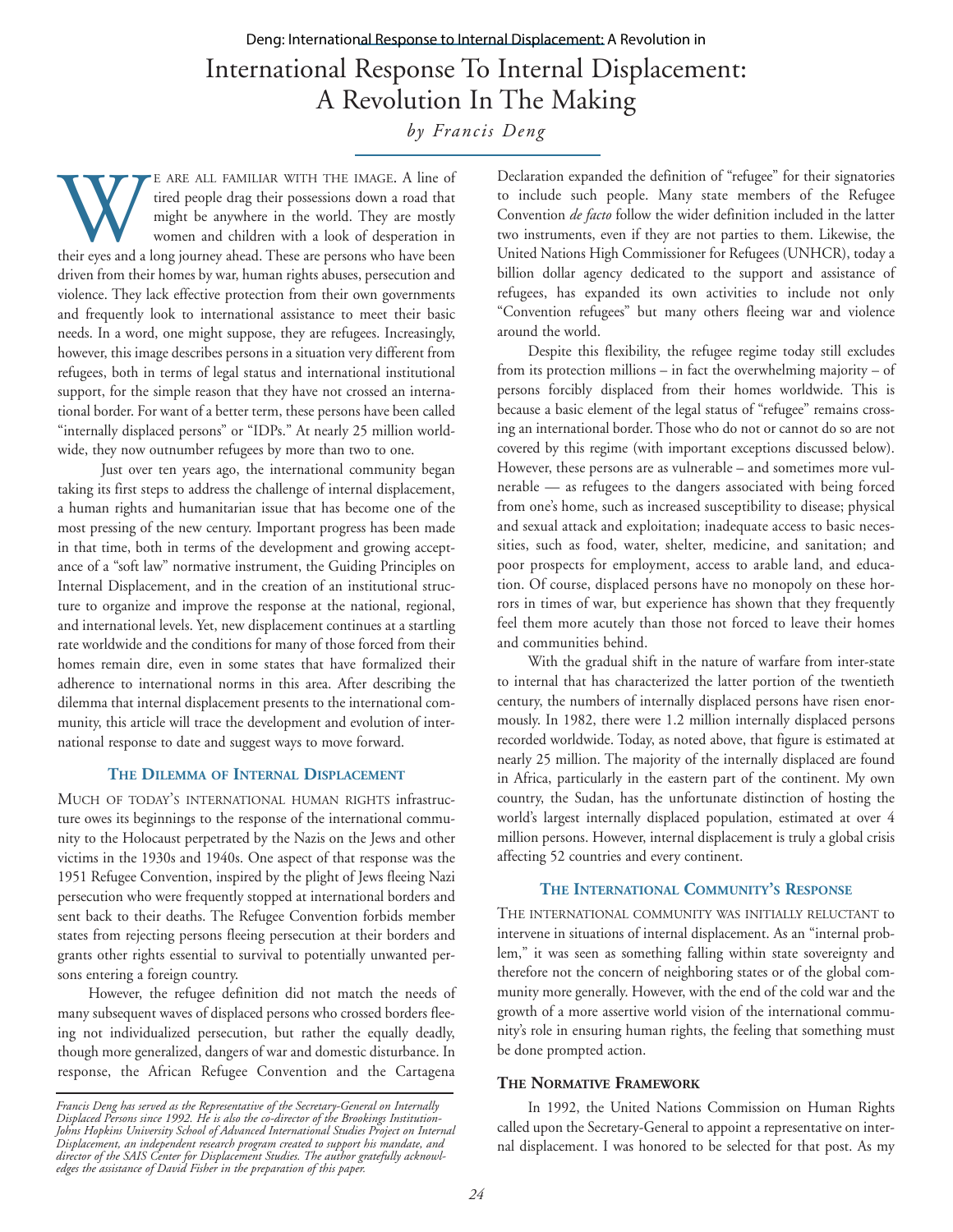first task, requested that I study the normative framework for internal displacement in international law and suggest appropriate action. I assembled a team of legal experts who, over the next few years, assisted me in exhaustively studying international law as it applied to the internally displaced. We found that existing human rights and humanitarian law already provided a great many guarantees needed by the internally displaced, but that gray areas and gaps existed in this coverage, that the rules themselves were scattered among numerous instruments and not easily accessible to those who might most benefit from them, and that implementation of existing law was inadequate. The latter problem reflected the traditional conceptual division between the refugee and human rights regimes – a barrier that many are beginning to see as artificial and counter-productive.

I reported our findings to the Commission and recommended that a new normative document focused on internal displacement be developed to encourage better implementation of existing law and to address areas where the existing law was unclear. Both the Commission and the General Assembly welcomed my recommendations in successive resolutions and encouraged me to proceed. After considering the possibility of advocating a new treaty for the internally displaced similar to the Refugee Convention, my legal team and I decided instead to opt for a "soft law" document compiling and clari-

"Principles restate existing human rights and humanitarian law and also apply refugee law by analogy where human rights and humanitarian instruments are not immediately clear . . . ."

Thus, in 1998, we completed the Guiding Principles on Internal Displacement (U.N. Doc. No. E/CN.4/1998/53/Add.2 *also available at* http://www.brookings.edu/fp/projects/idp/gp\_page.htm) and presented them to the Commission on Human Rights. The Guiding Principles restate existing human rights and humanitarian law and also apply refugee law by analogy where human rights and humanitarian instruments are not immediately clear, such as whether a person can be sent back to his home area within a country if conditions there are

unsafe (Principle 15(d)). They address all "phases" of displacement, including (a) prohibition of arbitrary displacement in the first instance; as well as provisions for the humane treatment of persons who are legitimately displaced; (b) rights to assistance and protection while displaced; and (c) rights to assistance and protection in voluntary return, resettlement, or reintegration and corollary rights to recuperate or be compensated for lost property. They also affirm the rights and duties of humanitarian assistance providers. The overarching rationale and foundation of the Principles is a positive interpretation of the notion of sovereignty as entailing responsibility, as stated in Principle 3: "[n]ational authorities have the primary duty and responsibility to provide protection and humanitarian assistance to internally displaced persons within their jurisdiction." At the same time, they call upon all relevant actors – including "non-state actors" (i.e. rebel armies) – to respect the rights of the internally displaced.

Although based on existing law, the Guiding Principles were considered to be very sensitive when first presented to the Commission in 1998. For this reason, we did not ask that they be "adopted" by that body, but rather that it "take note" of them, and also that it take note of my plans to use them in dialogues with states and other actors. Even before their formal submission to the Commission, the Inter-Agency Standing Committee (IASC), comprised of the heads of the operational agencies of the UN system, the International Committee of the Red Cross (ICRC), the International Organization of Migration, and the representative non-governmental organizations endorsed the Guiding Principles and decided to bring them to the attention of their governing bodies and field staff to guide them in their work. The Commission also took note of the action taken by the IASC. In subsequent years, resolutions of the Commission and the General Assembly have grown gradually warmer in their descriptions of the Principles. Last year, both bodies "express[ed] [their] appreciation of the Guiding Principles on Internal Displacement as an important tool for dealing with situations of internal displacement" and "encourage[d] all relevant actors to make use of the Guiding Principles when dealing with situations of internal displacement."

These resolutions also "welcome[d] the fact that an increasing number of States, United Nations agencies and regional and non-governmental organizations are applying them as a standard," and indeed, the growth in acceptance of the Guiding Principles at all of these levels in the last five years has been remarkable. Supportive resolutions and decisions have been adopted by the Organization of African Unity (OAU) Commission on Refugees, the Commonwealth, the Economic Community of West African States (ECOWAS), the Inter-Governmental Authority on Development (IGAD), the Inter-American Commission on Human Rights, the Organization for Security and Cooperation in Europe (OSCE), and the Council of Europe's Parliamentary Assembly. A number of state governments, including Angola, Burundi, Colombia, Liberia, and Sri Lanka have adopted policies and/or laws based at least in part upon the Guiding Principles, and several other states are currently considering plans to follow suit. Even some rebel groups have begun to make active use of them, including the Sudan's Peoples Liberation Movement/Army, which has referred to them in its consideration of its own internal rule-making on dealing with the internally displaced. Moreover, United Nations agencies, non-governmental organizations, local civil society representatives, and internally displaced persons themselves around the world are making increasing use of the Guiding Principles

fying existing law. We did so to avoid the possibility that a new document might become the occasion to "renegotiate" and thus weaken existing rights and because the creation of multi-lateral human rights treaties is an extremely slow process – sometimes taking decades or even longer to complete. There was an urgent need for a normative response to the crisis.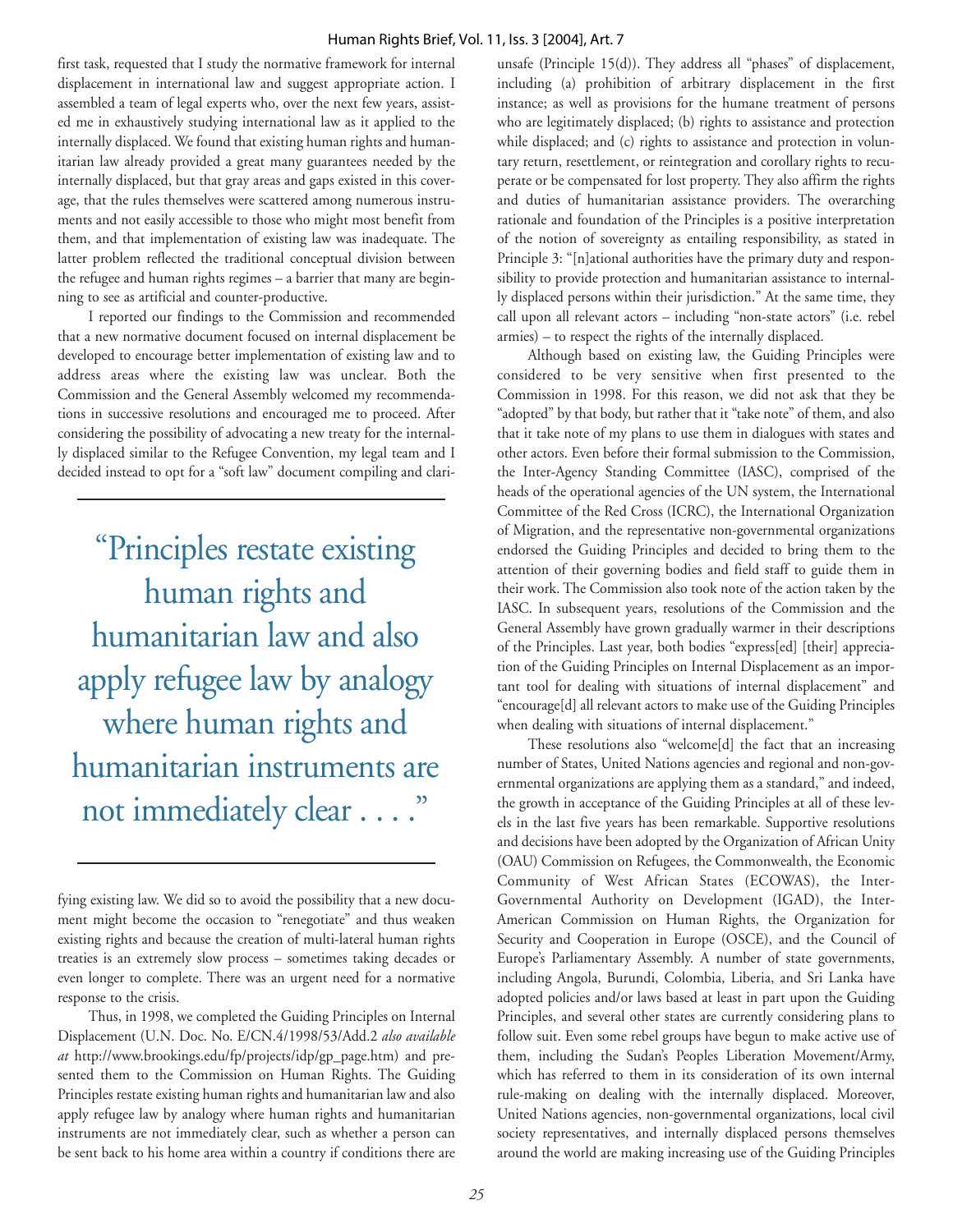#### Deng: International Response to Internal Displacement: A Revolution in

in their own programs and in advocacy with governments for better conditions for the internally displaced.

I am often asked whether the Guiding Principles can be considered "law," given that they have not been formally adopted by states like a treaty. To the extent that they restate and/or correctly interpret existing binding instruments, the rules expressed by the Guiding Principles are undoubtedly binding on states party to the underlying instruments. More broadly, however, the growing acceptance of the Guiding Principles is helping them to grow into an international norm, whether strictly "legal" or not, that courts, policy makers, and advocates are using more and more "as a standard," as the Commission and General Assembly rightly put it. Thus, for example, the Colombian Constitutional Court decided in opinions issued in 2000 and 2001 that although "the Principles have not been formalized by means of an international treaty," they "should be taken as parameters for the creation of new rules and interpretation of existing rules in the area of regulation of forced displacement by the state," and "all relevant government personnel . . . must conform their conduct not only to constitutional requirements but also to those of the [Guiding] Principles."

agency focused on internally displaced persons, designation of an existing agency (such as UNHCR) to assume responsibility for them, and collaboration among all the various relevant agencies. The third option has been preferred over the last decade and institutions and policies have been put in place to enhance its potential.

In 1990, the General Assembly assigned to United Nations "Resident Coordinators" (who are UN officials otherwise charged with coordination of development activities) the responsibility for coordinating assistance to internally displaced persons in the field by the operational agencies. In 1991, the Assembly created the post of Emergency Relief Coordinator (ERC) at the level of Under-Secretary-General to coordinate the system-wide response to emergency situations, and the following year it established the Inter-Agency Standing Committee (IASC), in which all the major humanitarian and development agencies and organizations and NGO umbrella groups participate. As part of the Secretary General's reform program in 1997, the ERC was formally entrusted with overall responsibility for the coordination of assistance and protection to internally displaced persons and the post of "Humanitarian Coordinator" was created (and frequently delegated as a second "hat" to Resident Coordinators) and assigned the

". . . existing policies are frequently ignored or not even known in the field, turf battles among agencies hinder speedy and effective response in some countries, and, in others, no agency or organization appears ready to take a major role in assisting IDPs."

#### **THE INSTITUTIONAL RESPONSE**

In parallel with the development and promotion of a normative framework for internal displacement, the international community has become more active and coherent in its own operational or institutional response to internal displacement over the last decade. However, much progress remains to be made.

As noted above, UNHCR has never taken overall responsibility for internally displaced persons because they do not fall within the "refugee" definition, although it has done so for a sizeable minority of the internally displaced – currently covering approximately 5 million persons – mostly as an extension of their refugee coverage in situations also involving IDPs or as a result of specific requests in ad hoc General Assembly resolutions over the years. However, this still left approximately 20 million persons for whom no agency or organization had a leading role and although many were involved in some way in assisting internally displaced persons in various parts of the world (e.g. food assistance from the World Food Program, support for women and children from UNICEF, protection and assistance in situations of active armed conflict by ICRC, etc.), gaps in coverage were common – especially in the area of protection.

Early in my tenure, I identified three options for solving this "mandate gap" for internally displaced persons: creation of a new

task, *inter alia*, of ensuring coordination for IDPs at the country level.

At the headquarters level, a Senior Inter-Agency Standing Committee on Internal Displacement was formed to facilitate interagency cooperation on the issue and, in 2002, a dedicated "IDP Unit" was formed within the Office for the Coordination of Humanitarian Affairs (OCHA) to assist the ERC in his duties with regard to IDPs. The IASC also remained engaged, generating policy and guidance for field collaboration, such as the 2000 policy paper on protection of internally displaced persons, which carefully laid out the responsibilities of agencies and their partners in the field. Moreover, other human rights organs of the United Nations, including the bodies that interpret the major human rights treaties and a number of human rights rapporteurs, experts, and working groups have increasingly attempted to address issues of internally displaced persons as appropriate to their various mandates.

Notwithstanding this growing institutional and policy structure, however, problems of implementation continue to plague the "collaborative approach" to internal displacement. A series of major UNsponsored studies of IDP protection, assistance and institutional structures within the UN and the wider international humanitarian community undertaken in the last year have revealed that existing policies are frequently ignored or not even known in the field, turf bat